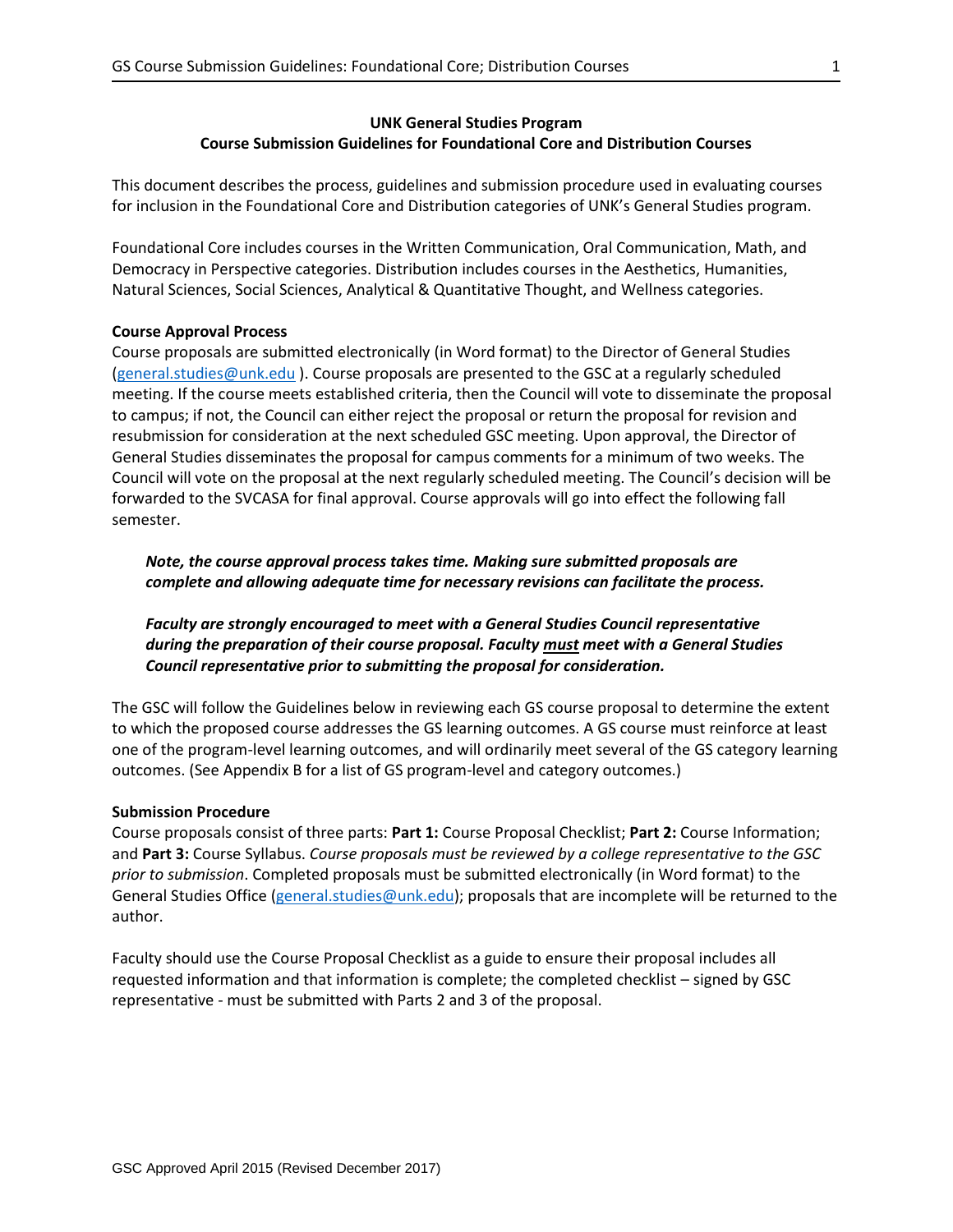# **Part 1: Course Proposal Checklist**

| Course Information (Part 2). Proposal includes requested information and   |   |   |
|----------------------------------------------------------------------------|---|---|
| information is complete:                                                   | Υ | N |
| A. Basic course information (course title and number, instructor, contact  |   |   |
| information)                                                               |   |   |
| B. Type of GS course (new or existing)                                     |   |   |
| C. GS category identified                                                  |   |   |
| D. GS Program level learning outcomes identified                           |   |   |
| Evidence presented on how those learning outcomes will be achieved         |   |   |
| E. Category learning outcomes identified                                   |   |   |
| Evidence presented on how those learning outcomes will be achieved         |   |   |
|                                                                            |   |   |
| <b>Course Syllabus (Part 3)</b>                                            | Y | N |
| Syllabus submitted                                                         |   |   |
| Syllabus includes purpose statements (General Studies and Category)        |   |   |
| Syllabus identifies which Program Level and Category learning outcomes are |   |   |
| addressed in the course                                                    |   |   |
| Syllabus identifies how achievement of those learning outcomes will be     |   |   |
| demonstrated through course activities.                                    |   |   |
| Syllabus complete and includes all requested information in the specified  |   |   |
| order.                                                                     |   |   |
|                                                                            |   |   |
| <b>GSC Representative reviewing proposal:</b>                              |   |   |
| Name (please print):                                                       |   |   |
| Signature:                                                                 |   |   |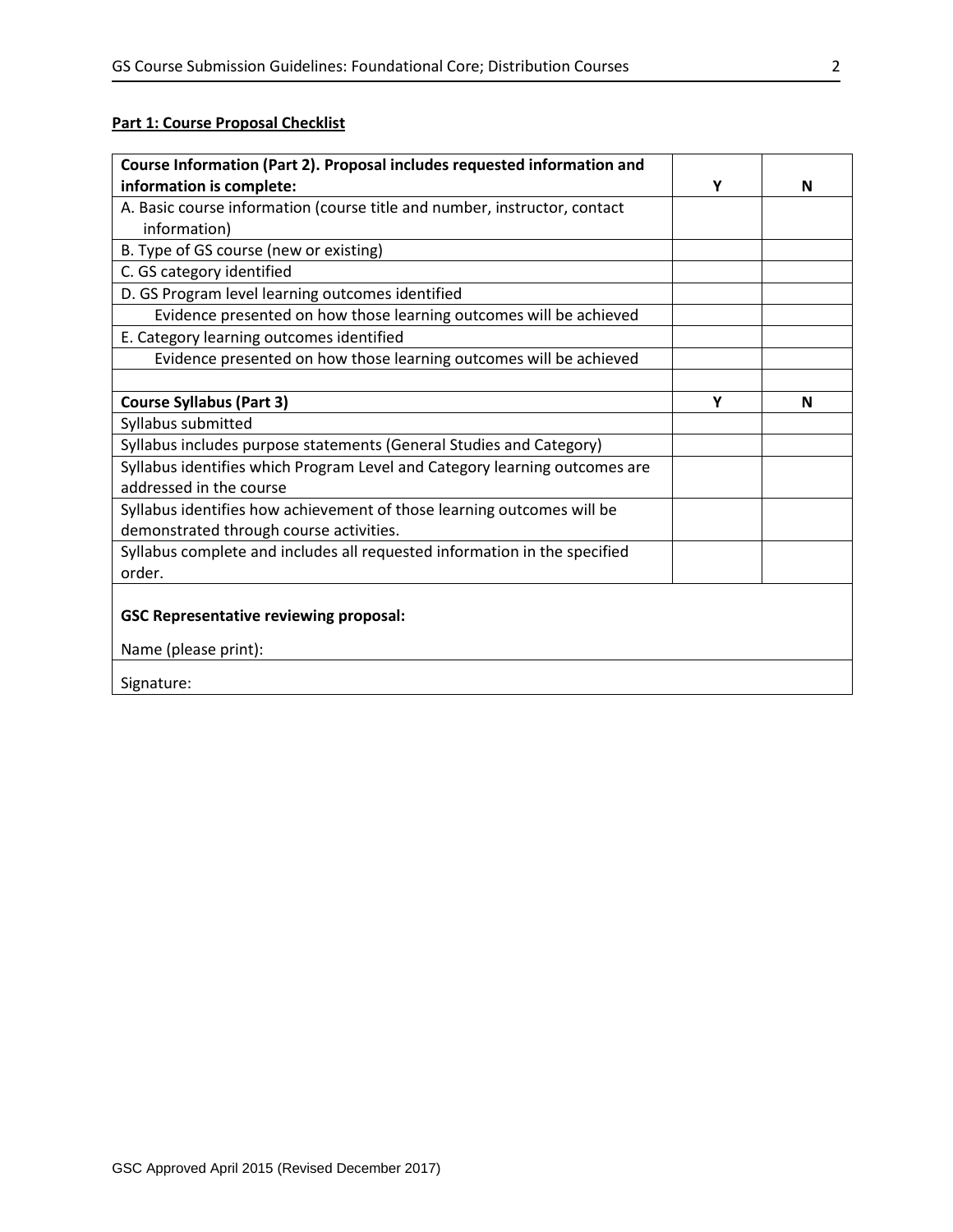### **Part 2: Course Information**

A. Indicate:

Course title Course number Credit hours Department proposing the course Contact person

B. Indicate if the proposed course is:

A new course at UNK (note - all new courses must go through the formal Academic Affairs process); or

An existing UNK course that is not currently in the GS program

C. Indicate which GS category the course is being proposed. A GS course may be in only one category.

| <b>Written Communication</b> | Aesthetics                        |
|------------------------------|-----------------------------------|
| <b>Oral Communication</b>    | <b>Humanities</b>                 |
| Math                         | <b>Natural Sciences</b>           |
| Democracy in Perspective     | Social Sciences                   |
|                              | Analytical & Quantitative Thought |
|                              | Wellness                          |

- D. Indicate which PROGRAM-LEVEL learning outcome(s) will be reinforced by this course. A minimum of one program-level outcome must be addressed by the course and these outcomes should be clearly reflected in the course syllabus as objectives for the course. (See Appendix B for list of program-level outcomes.) Explain clearly how the course meets the stated program-level learning outcomes and how achievement of those outcomes will be demonstrated. In other words, describe what specific opportunities (i.e. activities, assignments) the course offers the students to:
	- 1) Acquire knowledge / skills in the GS program-level outcomes

*and* 

- 2) Demonstrate achievement of the GS program-level outcomes.
- E. Indicate which CATEGORY learning outcomes will be met by this course; these outcomes should be clearly reflected in the course syllabus as objectives for the course. (See Appendix B for list of category outcomes.) Explain clearly and briefly how the course meets the category learning outcomes and how achievement of those outcomes will be demonstrated. In other words, describe what specific opportunities (i.e. activities, assignments) the course provides students to:
	- 1) Acquire knowledge / skills in the GS category outcomes

*and* 

2) Demonstrate achievement of the GS category outcomes.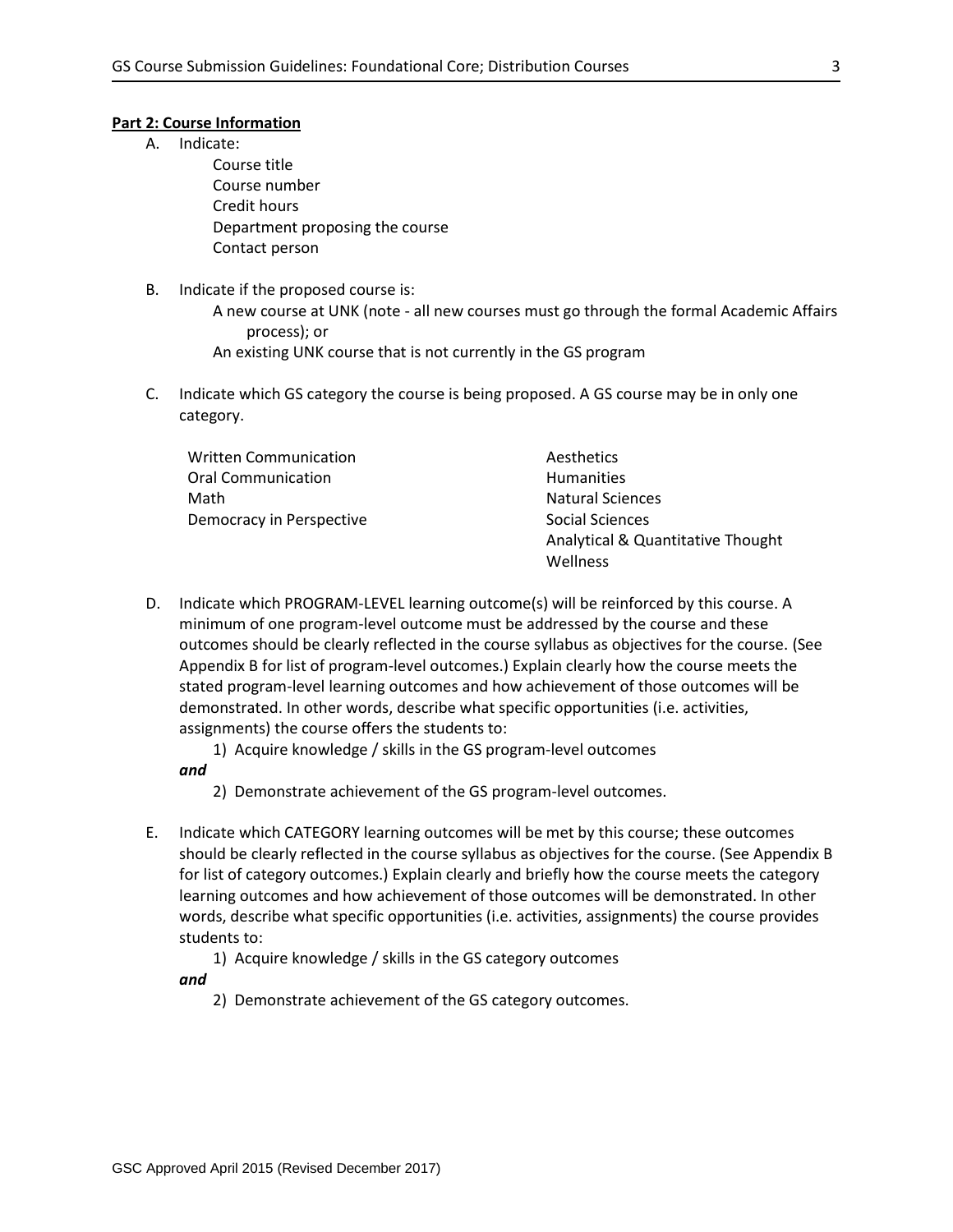In its review of proposals for GS courses, the General Studies Council will consider the following questions:

- **Does the course include at least one or more of the GS program level learning outcomes as** objectives for the course and is it reflected in the course syllabus?
- Does the course clearly address the approved GS learning outcomes for the given GS category (such as Aesthetics or Wellness) and list those outcomes in the syllabus as being part of the objectives for the course?
- **Does the course provide students opportunities to develop the knowledge/skills necessary for** successful achievement of the learning outcomes and list those opportunities in the syllabus?
- **Does the course provide students opportunities to demonstrate achievement of the learning** outcomes and identify those opportunities in the syllabus?
- **Does the syllabus clearly identify how the achievement of the stated learning outcomes will be** evaluated? In other words, does the syllabus incorporate the GS approved assessment instrument and rubric in the evaluation of students' demonstrating achievement of stated learning outcomes.
- Does the syllabus include all of the requested items in the specified order?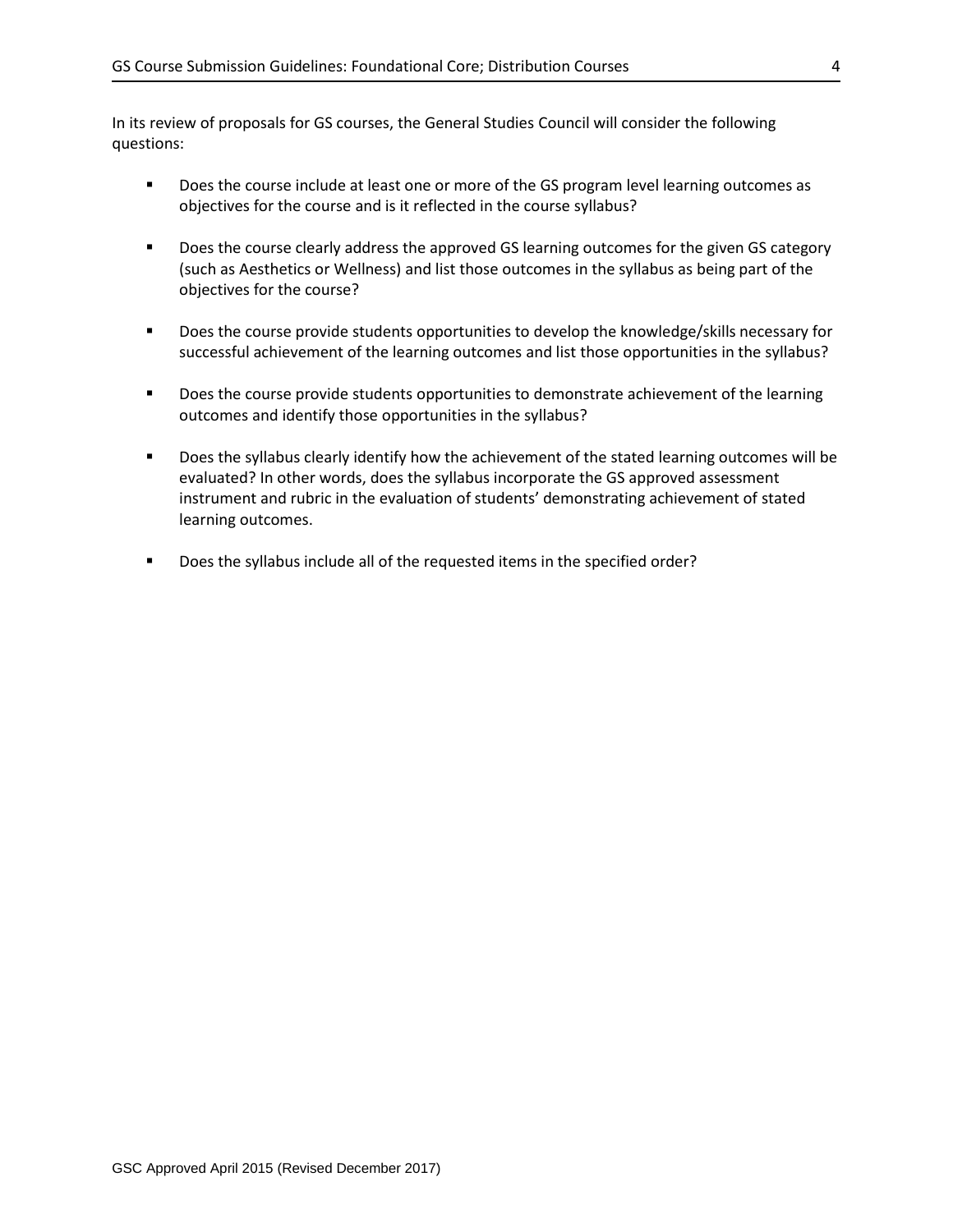**Part 3: Course Syllabus** All syllabi should follow the template provided below; syllabi may include additional information but the following must be provided at a minimum.

All syllabi must include the following information *in the order listed*:

- a) Course Title
- b) Course prefix, number, and section
- c) Instructor Name
- d) Instructor office location and office hours
- e) Instructor phone number and email address
- f) Office hours
- g) Required text / course readings (identify required textbooks, readings, viewings, or other course material; are these materials to be purchased or will they be available on Canvas?)
- h) Course Prerequisites
- i) Statement identifying that the course is a General Studies course (identify area and type of course, e.g., ECON 270 is a General Studies course within the Social Sciences distribution area)
- j) Purpose statement for General Studies (*see Appendix A*)
- k) Purpose statement for course's category (area) (*see Appendix A*)
- l) Course description (from undergraduate catalog)
- m) Course objectives (brief explanation of objectives of the course, including an overall learning objective for the course and a description of how the course fits into an academic plan (e.g., required for major or minor)
- n) Indicate which GS PROGRAM-LEVEL learning outcome(s) will be reinforced by this course. Explain clearly and briefly how the course meets the stated program-level learning outcomes and describe what specific opportunities (i.e. activities, assignments) the course provides students to:
	- 1) Acquire knowledge / skills in the GS program-level outcomes

*and*

- 2) Demonstrate achievement of those GS program-level outcomes.
- o) Indicate which CATEGORY learning outcomes will be met by this course. Explain clearly and briefly how the course meets the category learning outcomes and describe what specific opportunities (i.e. activities, assignments) the course provides students to:
	- 1) Acquire knowledge / skills in the GS category outcomes

*and*

- 2) Demonstrate achievement of those GS category outcomes
- p) Course outline / format (e.g., lecture laboratory, discussion, etc.)
- q) General grading criteria and weighting for all course projects and other forms of student assessment. (A complete description of each individual assignment is not necessary. However, students need to have a general understanding of the work requirements for the course (e.g. a 3 page paper every 2 weeks; a meaningful paragraph at the beginning of each class, etc.) and how these will be graded (e.g. graded on mechanics and content or graded solely on content, etc.). Students also need to be able to understand which projects carry more, or less, weight in regards to the final grade.)
- r) Grading scale for the determination of final course grades, including how many points or what percentage is required for each letter grade.
- s) Course policy / expectations on academic honesty / integrity, attendance, class participation, email communications, and conduct.
- t) UNK's Academic Dishonesty policy.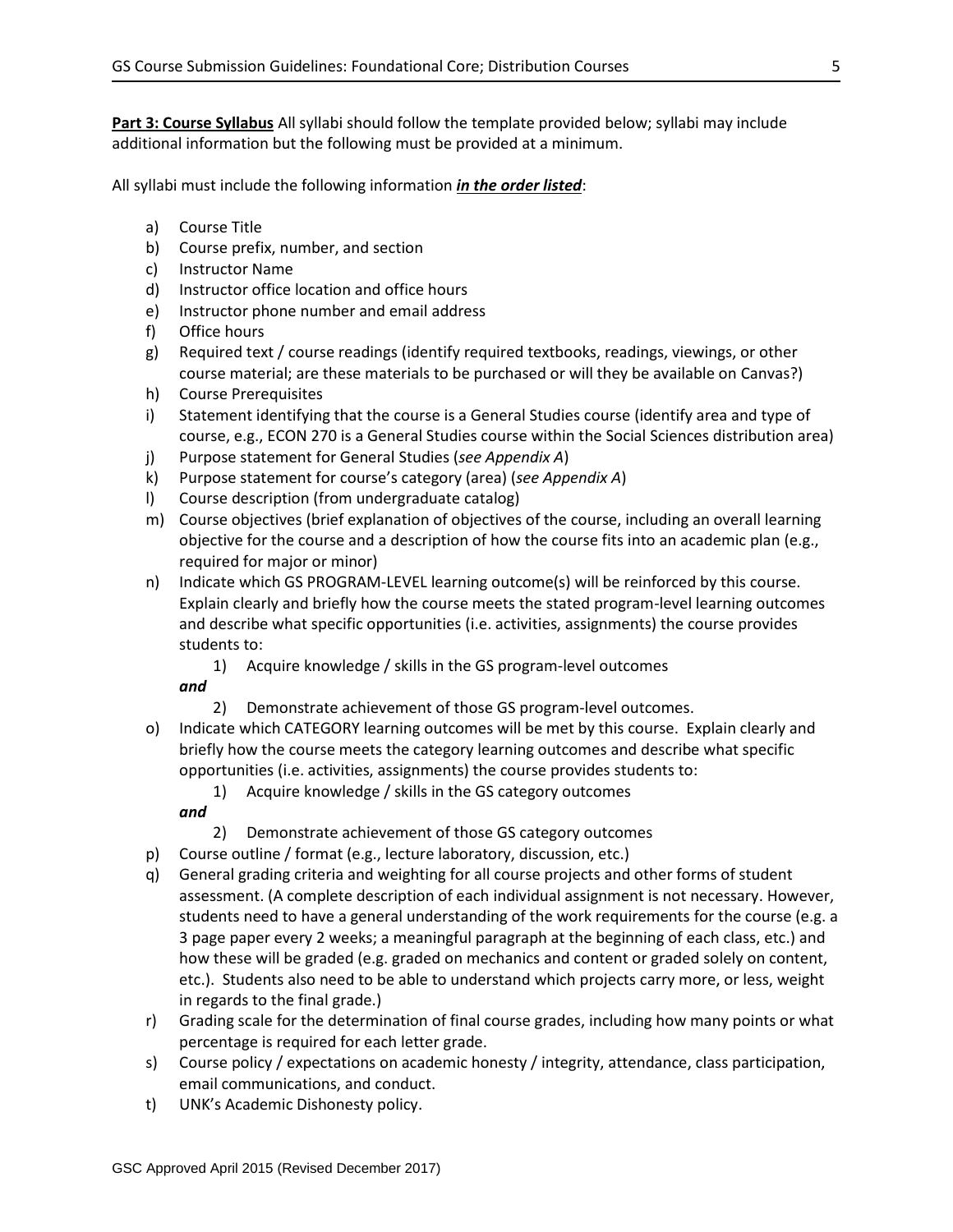- u) University statement on disabilities and those who are pregnant.
- v) University statement on reporting student sexual harassment, sexual violence or sexual assault.

Optional information that may be included:

- w) Policy on extra credit
- x) Tentative course schedule, including due dates for major assignments or dates of major examinations. (It is recognized that course dates will change from semester to semester and year to year, but if there is a major project due every 3 weeks and an examination during the middle of the semester and during finals week, these need to be indicated.)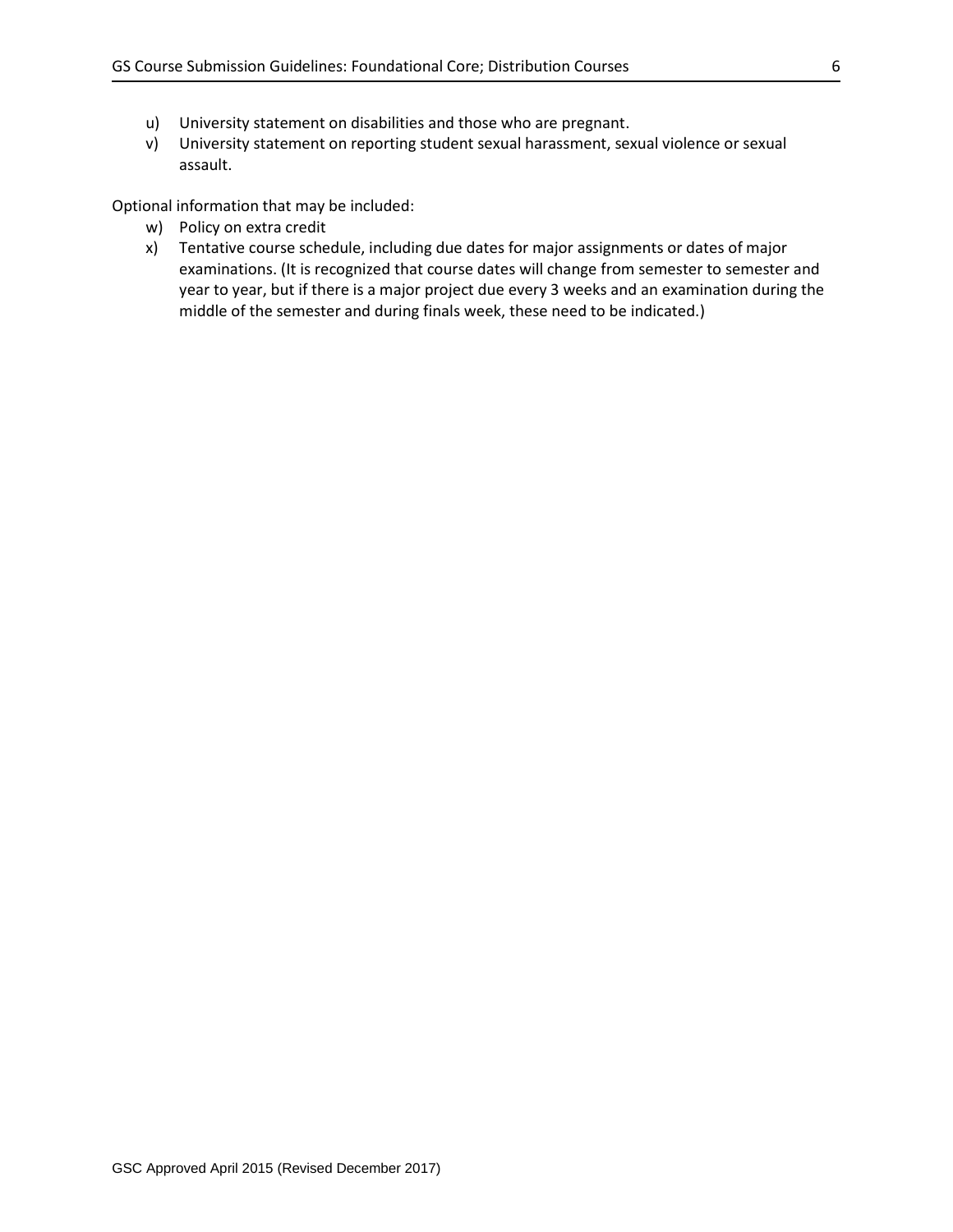# **Appendix A: Purpose Statements (GSC approved 4/2017)**

*Purpose of General Studies: The UNK General Studies program helps students acquire knowledge and abilities; to understand the world; to make connections across disciplines; and to solve contemporary problems. The GS program is intentionally structured to allow students to build necessary skills in the Foundational Core classes while making the transition to college level coursework and forming critical thinking skills in the Portal class. Students then explore a broad cross-section of academic topics in the Distribution Area and finally finish their GS program in the Capstone course that is designed to help students synthesize, through interdisciplinary instruction, their knowledge, skills, and experiences across the curriculum.*

*Purpose of Foundational Core Courses: The purpose of the foundational core is to ensure students have a basic skill set in written and oral communication, mathematics, and democracy that build into the critical thinking techniques introduced in the portal courses. These skills are necessary both for continued success in the Distribution Area of the GS program as well as within each student's major.*

*Purpose of Distribution Area Courses: Building on the fundamental skills developed in the Foundational Core and the critical thinking skills of the Portals, courses within the distribution area give students a broad exposure across a variety of disciplines in Aesthetics, Humanities, Social Sciences, Natural Sciences, Analytical & Quantitative Thought, and Wellness. True intellectual development is a powerful combination of the general and the specific - students need to explore multiple perspectives across disciplines and build a strong general foundation.*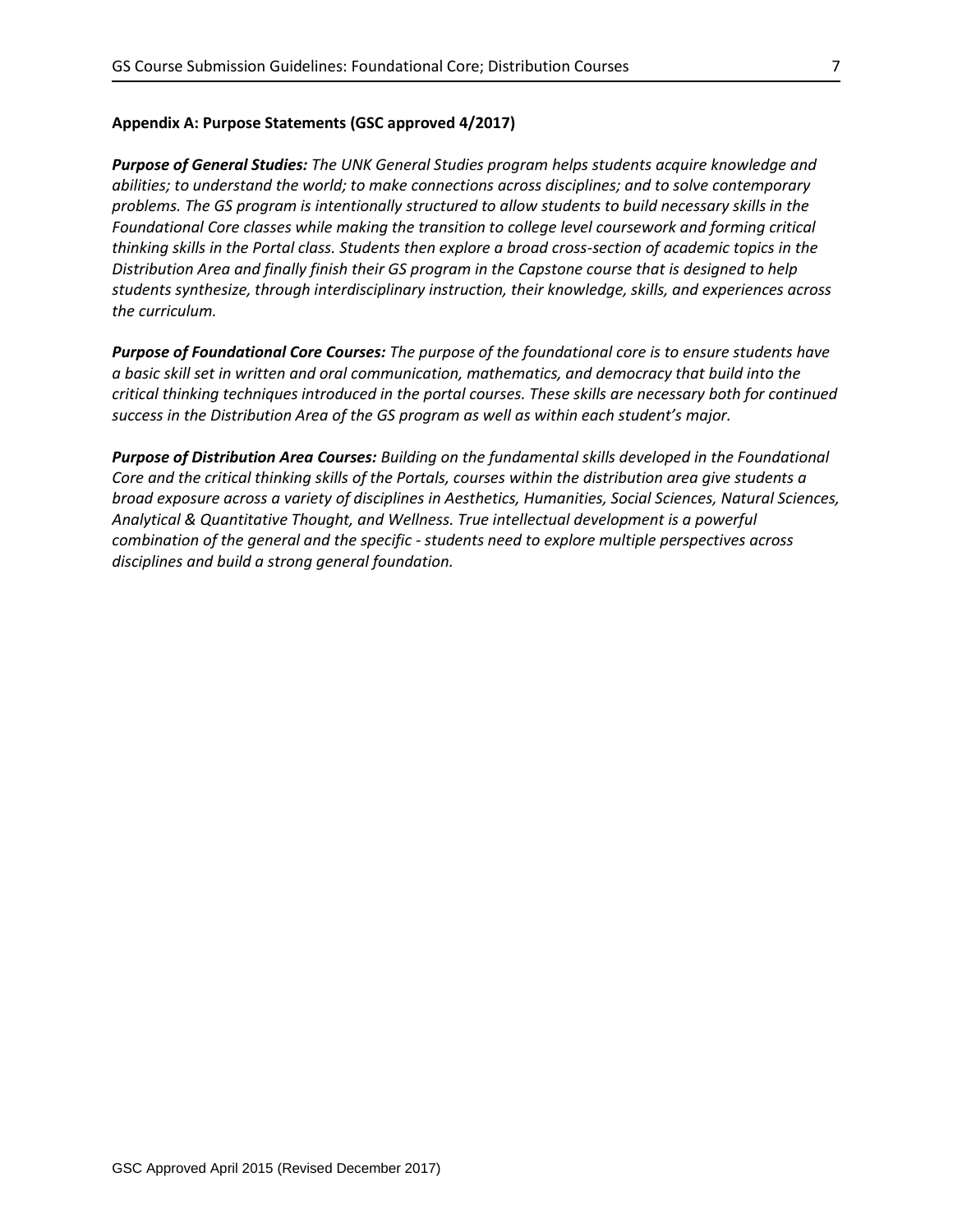# **Appendix B: General Studies Learning Outcomes (SVCASA approved 4/2011)**

PROGRAM-LEVEL OUTCOMES (GS courses must meet at least one program-level outcome) Students can:

- 1) Evaluate information appropriate to the task.
- 2) Apply principles of critical thinking to demonstrate integrative learning.
- 3) Communicate effectively in spoken form.
- 4) Communicate effectively in written form.
- 5) Analyze cultural issues within a global context.
- 6) Evaluate in context significant concepts relating to democracy.
- I. FOUNDATIONAL CORE

Written Communication outcomes (Courses must meet all outcomes) Students can:

- 1) Discern a writer's argument or purpose.
- 2) Use appropriate sources responsibly.
- 3) Use context-appropriate conventions of written English.
- 4) Form and support a coherent position on an issue.
- 5) Write in a manner appropriate to the audience and context.

Math outcomes (Courses must meet all outcomes) Students can:

- 1) Apply mathematical logic to solve equations.
- 2) Describe problems using mathematical language.
- 3) Solve problems given in mathematical language using mathematical or statistical tools.
- 4) Interpret numerical data or graphical information using mathematical concepts and methods.
- 5) Construct logical arguments using mathematical language and concepts.
- 6) Use mathematical software effectively.

Oral Communication outcomes (Courses must meet all outcomes) Students can:

- 1) Evaluate appropriate sources.
- 2) Utilize effective verbal and non-verbal expressions.
- 3) Deliver effective speeches appropriate to the context.
- 4) Orally present a coherent position on an issue.
- 5) Assess oral argumentation as a critical consumer.

Democracy in Perspective outcomes (Courses must meet all outcomes)

Students can:

- 1) Explain the roles that democratic concepts, including individual rights, play in a just democracy.
- 2) Analyze how citizens engage in democracy.
- 3) Evaluate democratic practices across different contexts (such as settings, time, socioeconomic conditions, cultures, and political boundaries).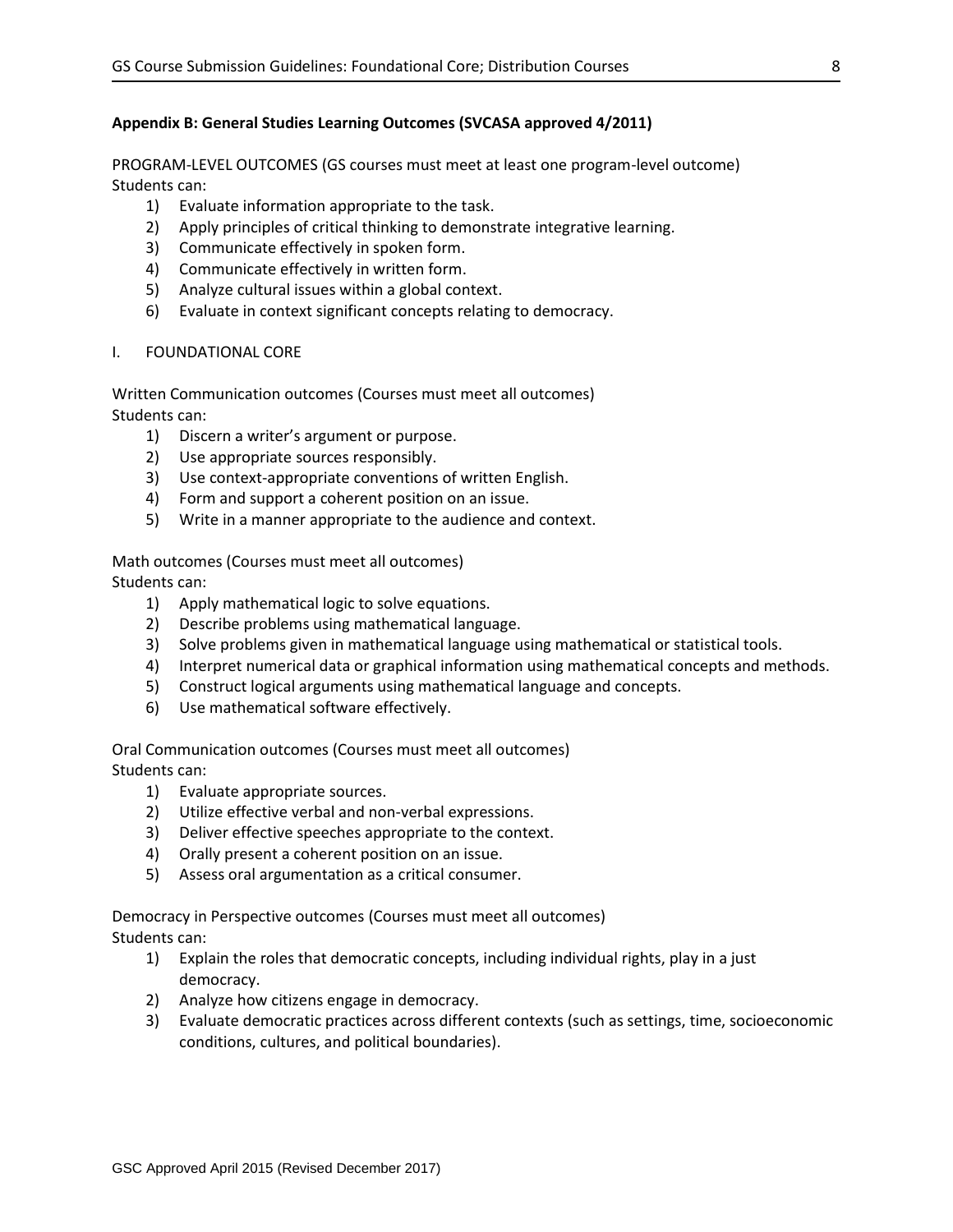III. DISTRIBUTION (Distribution courses must meet learning outcome #1 and a majority of the remaining outcomes in their respective category.)

## Aesthetics outcomes

Students can:

- 1) Articulate the relevance of the Aesthetics course to their general education.
- 2) Explain the significance of a work of art within its context (i.e. cultural, historical).
- 3) Identify the structure of a work of art by describing its elements.
- 4) Interpret a work of art using concepts appropriate to its medium.
- 5) Distinguish between works of art from various time periods and cultures.

### Humanities outcomes

Students can:

- 1) Articulate the relevance of the Humanities course to their general education.
- 2) Analyze primary sources using methodologies appropriate to disciplines in the Humanities.
- 3) Create coherent positions based on the interpretation of primary sources.
- 4) Communicate effectively using the modes of discourse appropriate to the discipline.
- 5) Evaluate primary sources in cultural, historical, literary, or philosophical contexts.

### Social Sciences outcomes

Students can:

- 1) Articulate the relevance of the Social Science course to their general education.
- 2) Describe basic concepts and methods used in a social science discipline.
- 3) Demonstrate how basic concepts and methods from a social science discipline explain individual or group behavior.
- 4) Evaluate the connection between social science research and social or political policy.
- 5) Apply concepts and methods from a social science discipline to social science research.

### Natural Sciences outcomes

Students can:

- 1) Articulate the relevance of the Natural Science course to their general education.
- 2) Explain how knowledge of natural science is applicable to their lives.
- 3) Apply appropriate scientific methodology within one of the natural sciences.
- 4) Evaluate the validity and limitations of scientific theories and claims.
- 5) (Required for lab courses only) Analyze scientific data acquired through laboratory experiences in one of the natural sciences.

## Analytical & Quantitative Thought outcomes Students can:

- 1) Articulate the relevance of the Analytical & Quantitative Thought course to their general education.
- 2) Express formal relationships using various forms of analytical reasoning.
- 3) Define problems using techniques appropriate to the discipline.
- 4) Solve problems using techniques appropriate to the discipline.
- 5) Draw appropriate inferences from data in various forms.
- 6) Evaluate analytical results for reasonableness.